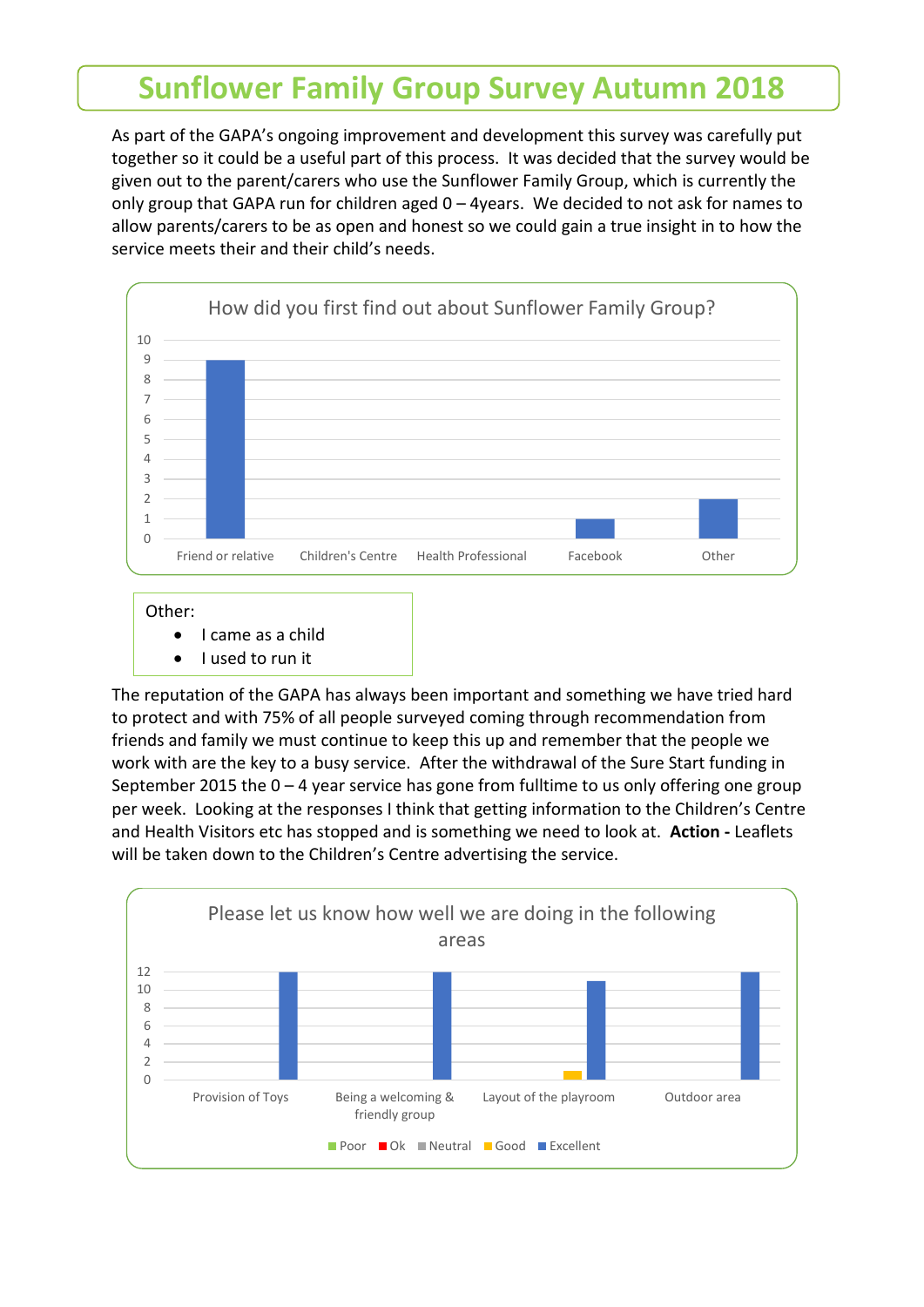Even though the group only runs on a Wednesday morning a lot of planning goes into the set up and the staff work hard to ensure that the room is well resourced and that we offer different activities each week. We try to meet all areas of the EYFS and cater for all ages. This is difficult when you don't know who is coming but by the responses, we must be getting it about right. Having held consultation in the past and working with parents for such a long time we understand how difficult it can be for parents to come to a group for the first time. We ensure that everyone is greeted at the door and given a warm welcome and find that because of our relaxed friendly atmosphere all new people are instantly made to feel at ease and integrated quickly in to the group. **Action -** The only action is to keep on top of the planning and to ensure staff continue to plan and prepare for the group.



Friendliness of the group seems to be a strong theme across the survey and one we are very proud of, if people are happy and are happy playing alongside their children it is so good for the health and well being of everyone. We are so lucky having the outdoor area, which we do use in all weathers, as it helps to make our group unique. Some parents stay for lunch with their children after the group, we are able to offer a home cooked selection which is affordable. This is a great social occasion that allows us to all sit down at tables and enjoy good food and great company. **Action -** The action needed is to continue to provide a friendly service that has a good selection of toys, activities and lots of outdoor play.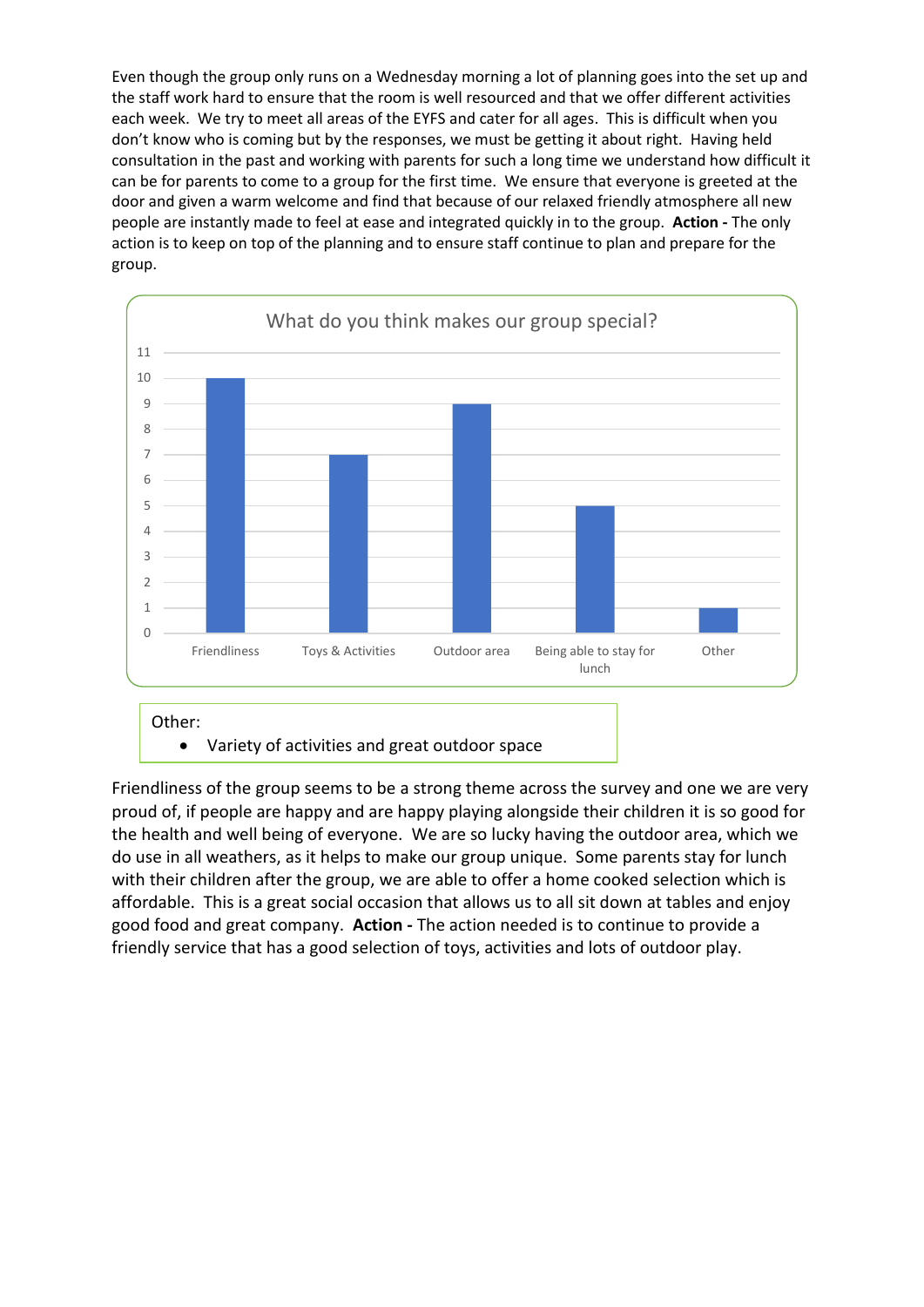

Other:

• Best group in Gainsborough

It is interesting to see why people come to the group as for some even leaving the house can be a big deal and one full of stress and anxiety. Parenting is a difficult job that leaves some parents feeling tired, stressed and alone. As a result, parents often feel cut off from the world around them. When parents are disconnected from the family, friends and activities they once enjoyed they need to keep themselves healthy and able to nurture their children. Being part of Sunflower Group enables parents to make connections and meet people that may be feeling and thinking the same. It is important to us that parents are receiving the support they need by feeling part of a group, making friends as this will have a positive impact on their children. **Action –** Continue to offer a welcoming group that encourages mutual support and enables people to play alongside each other helping to build bonds and friendships.